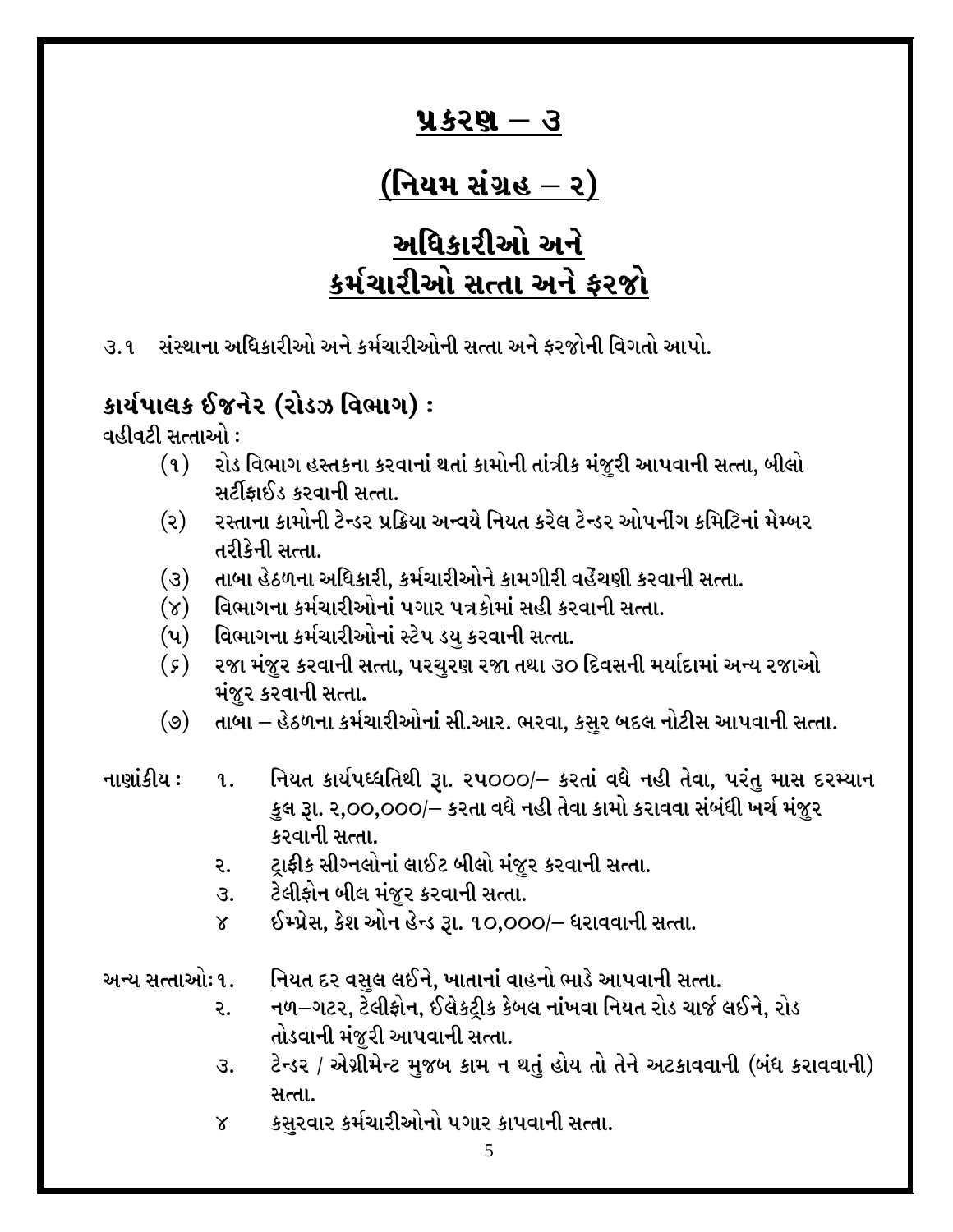### કરજો :

- ખાતાનાં વડા તરીકે ખાતાની સમગ્ર કામગીરી પર દેખરેખ અને નિયંત્રણ રાખવં.  $\mathbf{q}$ .
- રસ્તાનાં કામોની દરખાસ્તો તૈયાર કરાવવી, સક્ષમ સત્તાની મંજુરી મેળવવી. ૨.
- વિભાગને લગતા કામોનં વાર્ષિક બજેટ તૈયાર કરાવવં.  $\mathcal{S}$ .
- વ્યકિત, સમુહ કે સંસ્થા ધ્વારા જાહેર રસ્તાને કરવામાં આવતું નુકશાન અટકાવવા  $\chi$ . આનસાંગિક કાર્યવાહી હાથ ધરવાની.
- ઉપરી અધિકારીશ્રી ધ્વારા થતાં હુકમનું પાલન કરી, તેનો અમલ કરાવવાની ફરજ. પ.

### ના. કાર્યપાલક ઈજનેરશ્રી સત્તાઓ.

#### પાતાના તાબા હેઠળનાં કર્મચારીઓની કામગીરી ઉપર સપરવિઝન તથા નિયંત્રણ વહીવટી સત્તાઃ ૧. રાખવાની સત્તા.

- તાબાહેઠળના કર્મચારીઓની પરચુરણ રજા મંજુર કરાવવાની સત્તા. ૨.
- રસ્તાનાં કામોનાં બીલો સર્ટીકાઈડ.  $\mathcal{S}$ .
- તાબા હેઠળના કર્મચારીઓનાં સી.આર.ભરવાની સત્તા.  $X_{1}$
- નાણાંકીય સત્તા $:$  નીલ $\,$

#### અન્ય સત્તાઓ:૧. ટેન્ડર / એગ્રીમેન્ટ / સ્પેશીફીકેશન મુજબ કામન થતું હોય તો તેને અટકાવવાની સત્તા અથવા બંધ કરવાની સત્તા.

- તાબા હેઠળના કર્મચારીઓને. શિસ્ત સંબંધે નોટીસ આપવાની સત્તા. ૨.
- કસુરવાર કર્મચારીઓનો પગાર કાપવાની સત્તા.  $\mathcal{B}$ .
- કરજો : રસ્તાનાં કામોની દરખાસ્તો તૈયાર કરવી, સક્ષમ સત્તાની મંજુરી મેળવવી.  $\mathbf{q}$ .
	- ઉપરી અધિકારી ધ્વારા થતાં હુકમનું પાલન કરવું તથા કરાવવું. ૨.
	- ખાતાનાં વડાના સહાયક તરીકે કરજ બજાવવી.  $\mathcal{S}$ .

### અધિક મદદનીશ ઈજનેરશ્રી સત્તાઓ ઃ $-$

૧.ડીપાર્ટમેન્ટના માણસો જેવા કે રોડ વિભાગનાં ટેક.આસિ., ટાઈમ કીપરો, ડ્રાઈવરો, વહીવટી સત્તાઃ મઝદરો વગેરે પાસેથી કામગીરી લેવાની સત્તા.

નાણાંકીય સત્તા :— નીલ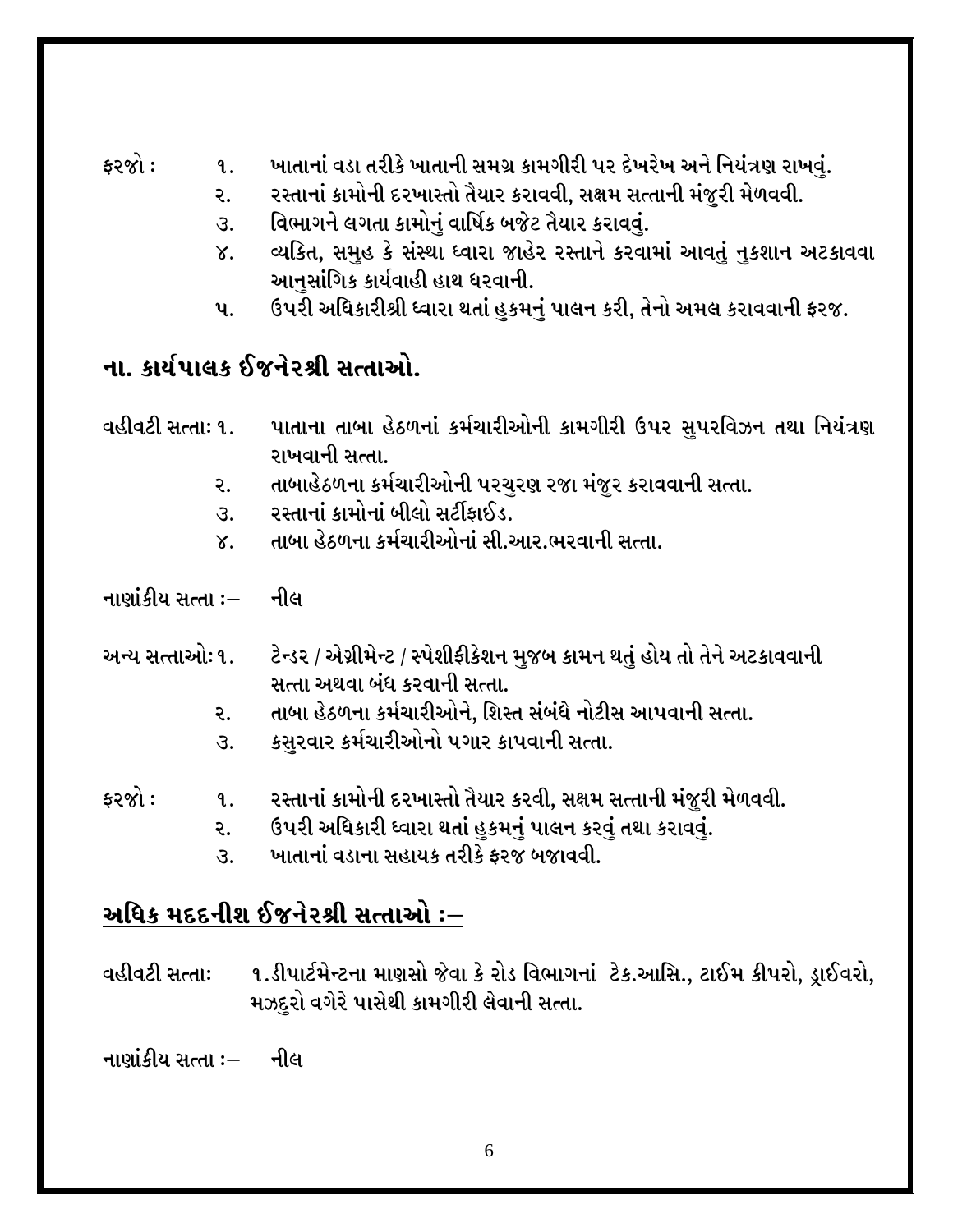- ખાતાના વડા ધ્વારા જે તે વોર્ડ (વિસ્તાર)ની સોંપવામાં આવેલ કામગીરી જેવી કે  $52\%$ : **q**. જે તે વોર્ડનાં હયાત રસ્તાઓ, ફટપાથ, સર્કલ, ટાફીક આયલેન્ડ વગેરેની નિભાવણી તેમજ નવા કામો સંબંધી સ્થળ તપાસ, એસ્ટીમેઈટ પ્લાનીંગ સાથેની દરખાસ્તો તૈયાર કરવી.
	- મંજુર રહેલ કામનું સુપરવિઝન કરવું, સ્પેશીફીકેશન મુજબ કામો કરાવવા થયેલ ૨. કામોનાં મેજરમેન્ટ લેવાં બીલો બનાવવા તથા કામ પુર્ણ થયે, પુર્ણતા સર્ટીફીકેટ આપવા સધીની કામગીરી.
	- વાર્ષિક ભાવોની દરખાસ્ત તૈયાર કરવી.  $\mathcal{E}$ .
	- રોડ વિભાગમાં ખાતાકીય માણસો કર્મચારીઓને રોજ બરોજની કરવાની થતી  $X_{1}$ ફીલ્ડ ઉપરની કામગીરી સોંપવાની તેમજ તે મુજબ કામગીરી પુર્ણ કરવાના નિયંત્રણ કરવાની.

અન્ય સત્તાઓ :

- ટેન્ડર સ્પેશીફીકેશન મુજબ કામ થતું ન હોય તો કામ અટકાવવા અથવા બંધ  $\mathbf{q}$ . કરાવવાની સત્તા.
- તાબા હેઠળના આઉટડોર કર્મચારીઓને કામગીરી ફાળવી તેનું નિયંત્રણ કરવું. **Q**

### જુનીયર કલા $\mathfrak{s}$  :–

- ૧. ખાતાનાં વડા ધ્વારા ફાળવવામાં આવેલ કામગીરી જેવી કે, એસ્ટાબ્લીશમેન્ટ  $$2\%:$ ઈમ્પ્રેસ કાર્ડ, વિવિધ પ્રકારનાં રજીસ્ટરો, નિભાવવા, સરકારી પત્ર વ્યવહાર, પગાર બીલ, ટી.એ. બીલ, ટેલીફોન / વિજળી બીલો બનાવવા, ઓડીટ પાસ કરાવવા વગેરે પ્રકારની કામગીરી કરવાની ફરજો.
	- ૨. વિભાગને લગતં વાર્ષિક બજેટ તૈયાર કરવં.
	- ૩. પગાર બીલ તૈયાર કરવા.
	- ૪. કોન્ટાકટરનાં બીલો તૈયાર કરવા.
	- ૫. ઈમ્પ્રેસ્ટ રજીસ્ટર નિભાવવં.
	- ૬. વિભાગનું રેકર્ડ નિભાવવું તેમજ વખતોવખત અપ ડેઈટ કરવું.
	- ૭. બીલ રજીસ્ટર, વર્ક રજીસ્ટર નિભાવવા.